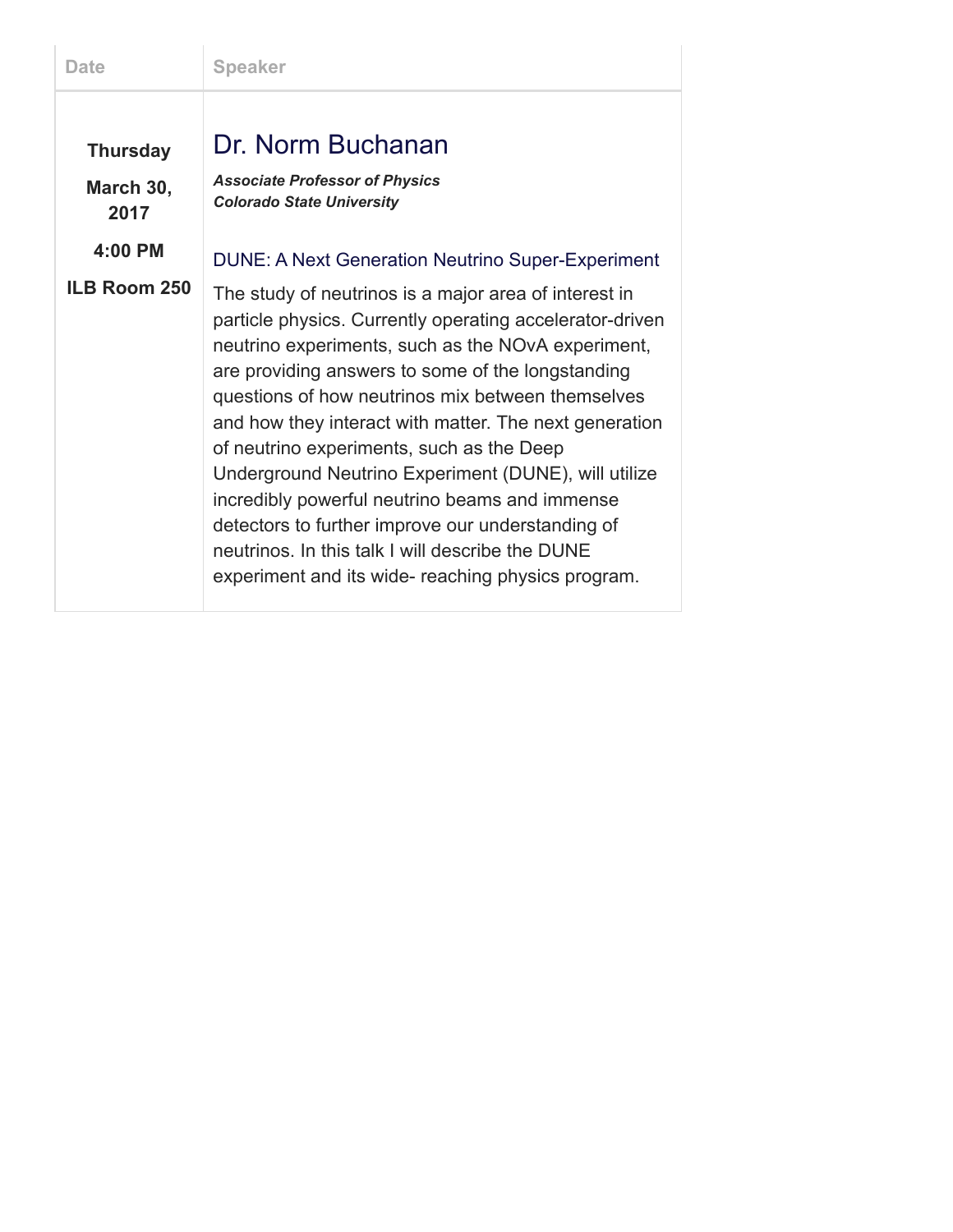#### Thursday

March 9, 2017 4:00 PM

Professor of Physics University of Minnesota Duluth

Dr. Alec Habig

#### ILB Room 250 HALO and Supernova Neutrinos

The Helium and Lead Observatory (HALO) is a dedicated experiment for the detection of neutrinos from a galactic supernova. It was built in SNOLAB from a combination of lead and the SNO experiment's old He3 neutron counters, and is designed to be a lowmaintenance, high-livetime, and long-lived experiment to complement existing multi-purpose neutrino detectors. It is the world's only supernova neutrino detector which is primarily sensitive to electron neutrinos, providing much needed reach across the range of six possible neutrino types produced in supernovae.

HALO is part of the Supernova Early Warning System (SNEWS), which is a cooperative effort between the world's neutrino detection experiments to spread the news that a star in our galaxy has just experienced a core-collapse event and is about to become a Type II Supernova. This project exploits the ~hours time difference between neutrinos promptly escaping the nascent supernova and photons which originate when the shock wave breaks through the stellar photosphere, to give the world a chance to get ready to observe such an exciting event at the earliest possible time. A coincidence trigger between experiments is used to eliminate potential local false alarms, allowing a rapid, automated alert.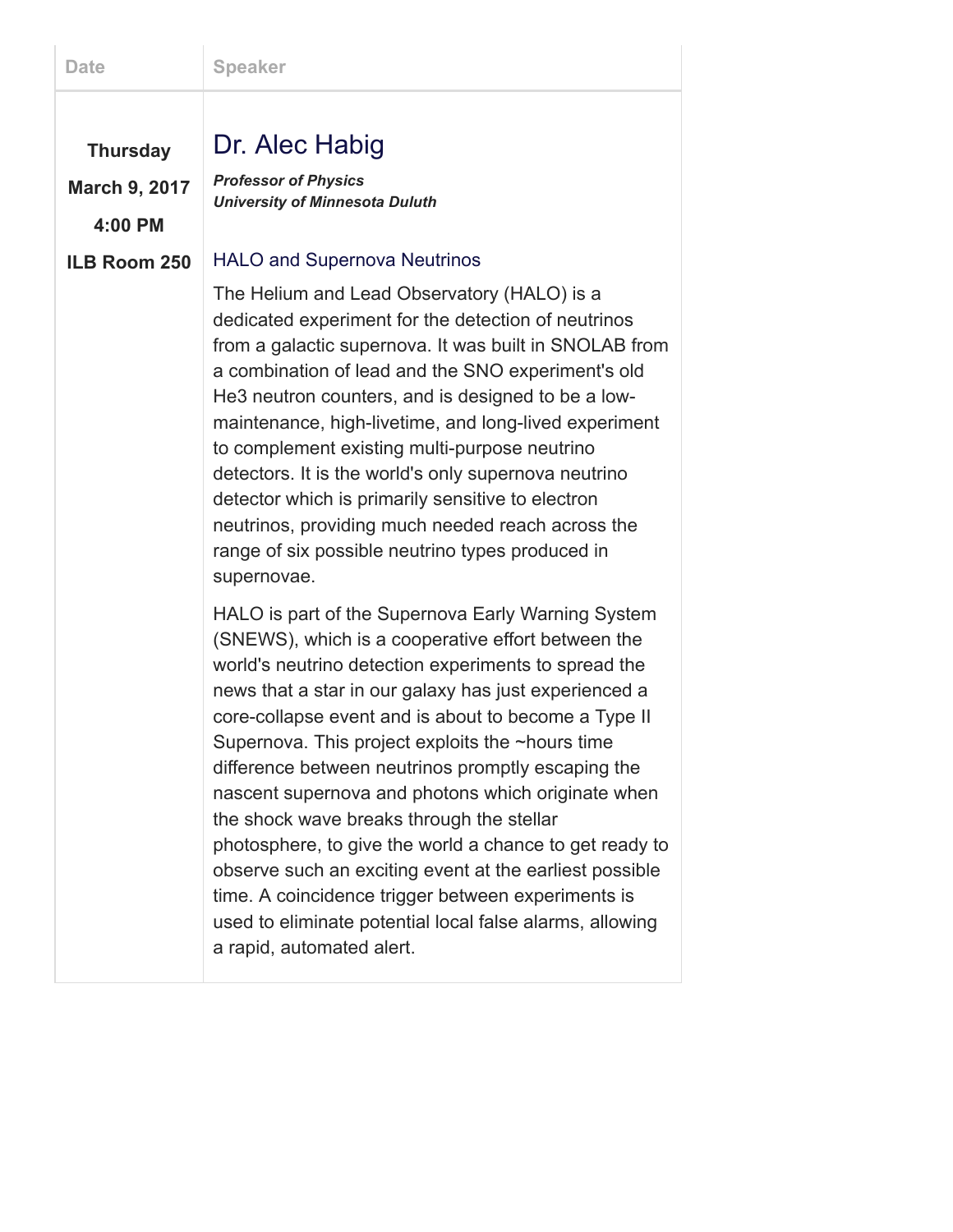| <b>Date</b>                    | <b>Speaker</b>                                                                                                                                                                                                                                                                                                                                      |
|--------------------------------|-----------------------------------------------------------------------------------------------------------------------------------------------------------------------------------------------------------------------------------------------------------------------------------------------------------------------------------------------------|
| <b>Thursday</b><br>October 22, | Dr. Oleg Samoylov<br>Joint Institute of Nuclear Research<br>Dubna, Russia                                                                                                                                                                                                                                                                           |
| 2016<br>$4:00 \, \text{PM}$    | <b>Neutrino Physics at JINR</b>                                                                                                                                                                                                                                                                                                                     |
| ILB Room 250                   | At the forefront of high energy particle physics, neutrino<br>physics investigates questions that are as intriguing as<br>they are mysterious. JINR's contributions to the<br>development of neutrino physics have a long history<br>connected to the scientific research and life of the<br>famous physicist Bruno Pontecorvo.                     |
|                                | Currently, JINR researchers are involved with several<br>international neutrino projects. Dr. Samoylov will briefly<br>discuss the basic properties of the neutrino and dive<br>into the biggest mysteries surrounding this elusive<br>particle. Dr. Samoylov will then give a survey of the key<br>research emphases of the JINR neutrino program. |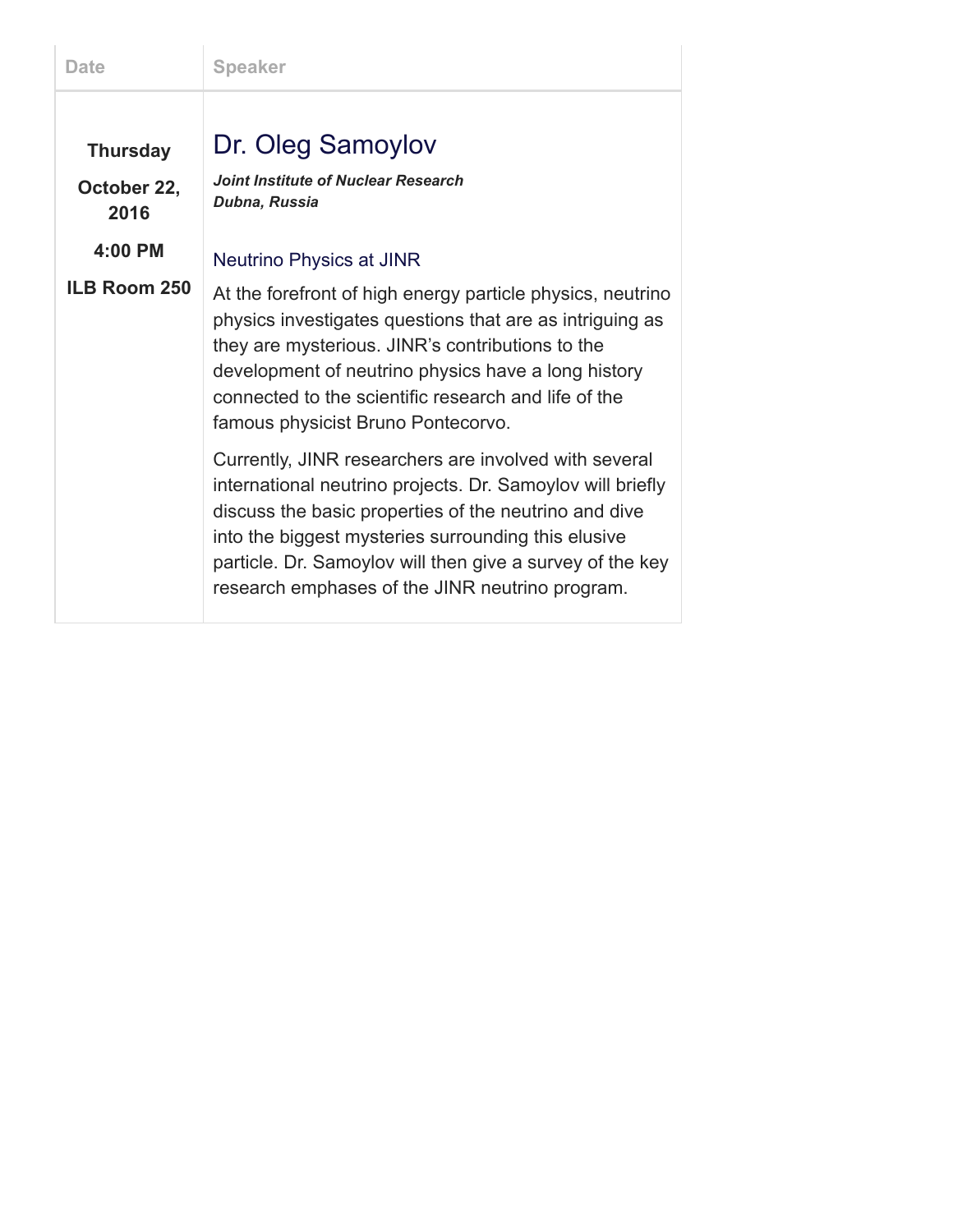### Thursday

September 29, 2016

4:00 PM

#### ILB Room 250

# Dr. Georg Raithel

University of North Carolina at Chapel Hill

Direct spatial imaging of Rydberg-atom interactions

Strong Rydberg-atom interactions play a central role in recent experiments in quantum information processing and in efforts to generate non-classical forms of light. Here, we study the trajectories of Rydberg-atom pairs under the influence of mutual inter-nuclear forces that are caused by van der Waals and permanent-electricdipole interactions. Rydberg-atom pairs are first laserexcited at a preferred initial inter-nuclear separation. The atoms are then allowed to move for a variable interaction time. Subsequently, the atom positions are read out using an atom imaging technique that has a spatial resolution of about one micron. We obtain the spatial pair-correlation function of the Rydberg atoms, which, after some further processing, yields the atompair trajectory. In the case of van der Waals interactions, the C\_6 coefficient follows directly from the trajectory data. In the study of permanent-electricdipole interactions, an adiabatic state-switching method, applied immediately after laser-excitation, is employed to initially prepare ensembles of strongly interacting dipolar atoms. The trajectory analysis then yields the C\_3 coefficient of the electric-dipole interaction. Further, the anisotropy of the electric-dipole interaction is directly observed in images of the correlation function of Rydberg-atom pairs. Results are compared with a theoretical model.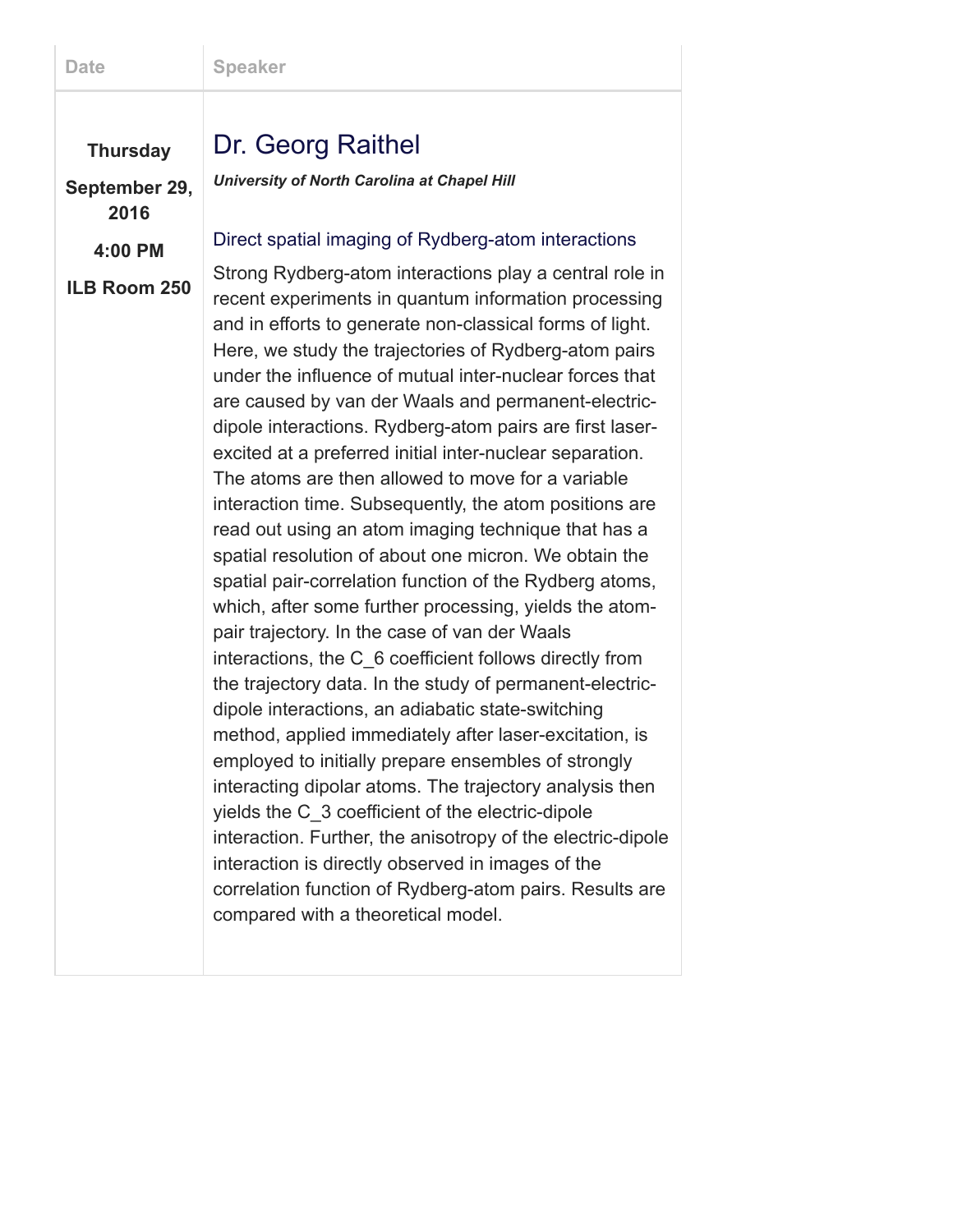| Date                                                                | <b>Speaker</b>                                                                                                                                                                                                                                                                                                                                                                                                                                                                                                                                                                                                                                                                                                                        |
|---------------------------------------------------------------------|---------------------------------------------------------------------------------------------------------------------------------------------------------------------------------------------------------------------------------------------------------------------------------------------------------------------------------------------------------------------------------------------------------------------------------------------------------------------------------------------------------------------------------------------------------------------------------------------------------------------------------------------------------------------------------------------------------------------------------------|
| <b>Thursday</b><br>April 14, 2016<br>4:00 PM<br><b>ILB Room 250</b> | Dr. Sheila Kannappan<br>University of North Carolina at Chapel Hill<br>Dark Matter Puzzles and the "Gastrophysics" of Dwarf<br><b>Galaxies</b><br>I will discuss a set of puzzles left unsolved by standard<br>theories of dark matter, involving critical discrepancies<br>between the predicted and observed dwarf galaxy<br>inventory. Drawing on recent observational and<br>theoretical results, I will argue that the "gastrophysics"<br>of normal matter may underlie these discrepancies.<br>Specifically, the observability and even existence of<br>dark matter structures may depend sensitively on how<br>dwarf galaxies within them acquire fresh gas, consume<br>gas to form stars, and lose gas to their surroundings. |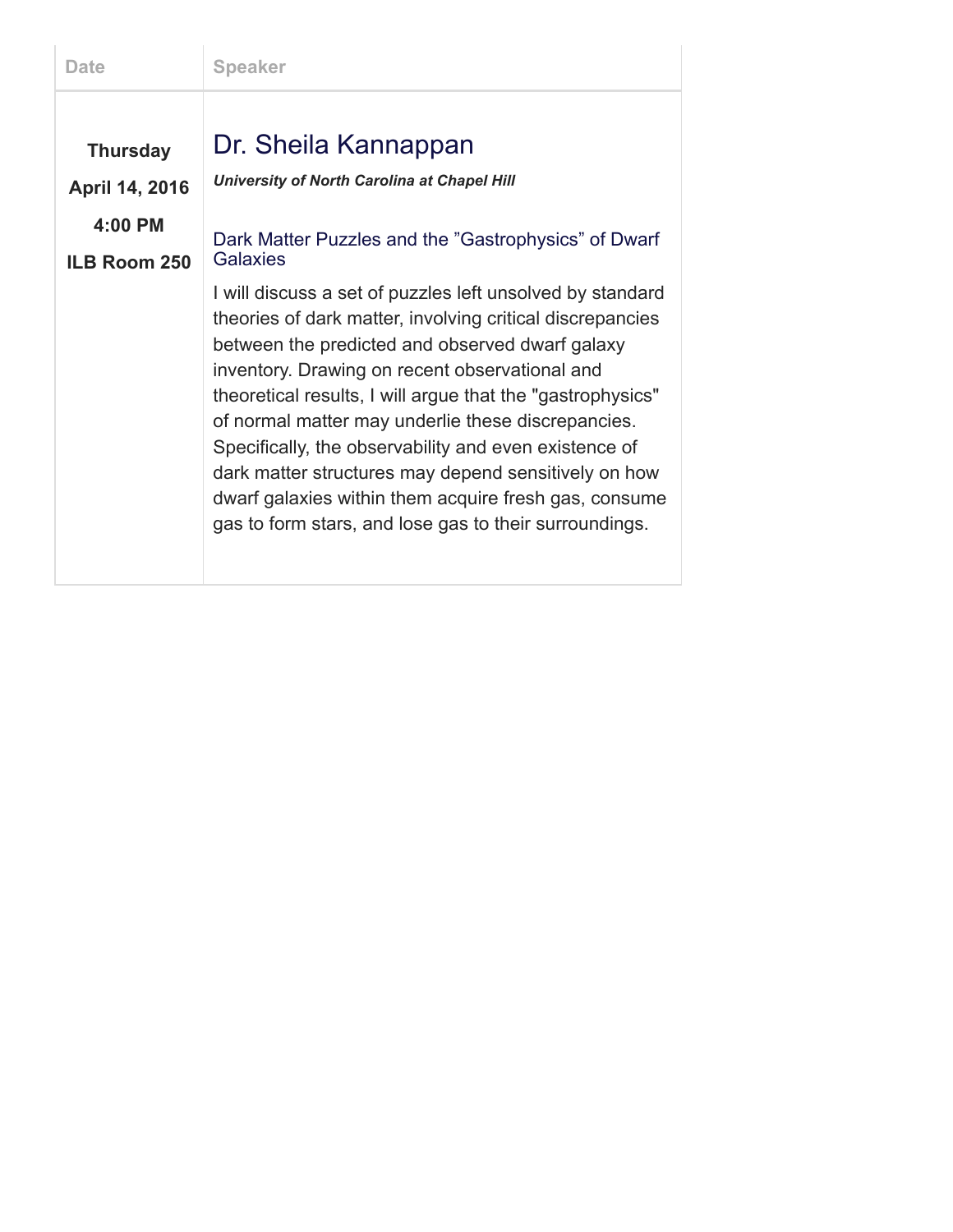| <b>Date</b>                                                               | <b>Speaker</b>                                                                                                                                                                                                                                                                                                                                                                                                                                                                                                                                                                                                                                                                                                                                                                                                                                                                                                                                                                                                                                                                                                                                                                                                                                                                                                                                                                           |
|---------------------------------------------------------------------------|------------------------------------------------------------------------------------------------------------------------------------------------------------------------------------------------------------------------------------------------------------------------------------------------------------------------------------------------------------------------------------------------------------------------------------------------------------------------------------------------------------------------------------------------------------------------------------------------------------------------------------------------------------------------------------------------------------------------------------------------------------------------------------------------------------------------------------------------------------------------------------------------------------------------------------------------------------------------------------------------------------------------------------------------------------------------------------------------------------------------------------------------------------------------------------------------------------------------------------------------------------------------------------------------------------------------------------------------------------------------------------------|
| <b>Thursday</b><br>November 12,<br>2015<br>4:00 PM<br><b>ILB Room 250</b> | Dr. Thomas Killian<br><b>Professor, Rice University</b><br><b>Studying Strongly Coupled Systems with Ultracold</b><br><b>Plasmas</b><br>Ultracold neutral plasmas [1], formed by photoionizing<br>laser-cooled atoms near the ionization threshold,<br>explore a new regime of matter at the intersection of<br>atomic, condensed matter, and plasma physics.<br>Because of the low electron and ion temperatures<br>(Te=1-1000K and Ti=1K), the Coulomb interaction<br>energy per particle can exceed the thermal energy,<br>which makes the system strongly coupled. Strong<br>coupling is of interest in many areas of physics. It leads<br>to spatial correlations and surprising equilibration<br>dynamics, and it makes theoretical description much<br>more difficult. Ultracold plasmas provide a valuable<br>new window into these phenomena because of the<br>excellent control of initial conditions and diagnostics<br>that are available. I will describe recent results that give<br>the first measurement of equilibration rates and<br>diffusion coefficients in the strongly coupled regime [2],<br>which are relevant for plasmas produced through short-<br>pulse laser irradiation of solid targets, such as in<br>inertial confinement fusion. The dynamics also shows<br>non-Markovian or memory effects that are reminiscent<br>of the behavior of metal liquids. |
| <b>Thursday</b><br>April 16, 2015<br>4:00 PM                              | Dr. Svetlana Kotochigova<br><b>Research Professor, Temple University</b><br>Interaction anisotropy and chaos in collisions of ultra-<br>cold highly-magnetic atoms                                                                                                                                                                                                                                                                                                                                                                                                                                                                                                                                                                                                                                                                                                                                                                                                                                                                                                                                                                                                                                                                                                                                                                                                                       |
| <b>ILB Room 250</b>                                                       | Experimental breakthroughs in realizing quantum<br>degenerate gases of atoms with large magnetic                                                                                                                                                                                                                                                                                                                                                                                                                                                                                                                                                                                                                                                                                                                                                                                                                                                                                                                                                                                                                                                                                                                                                                                                                                                                                         |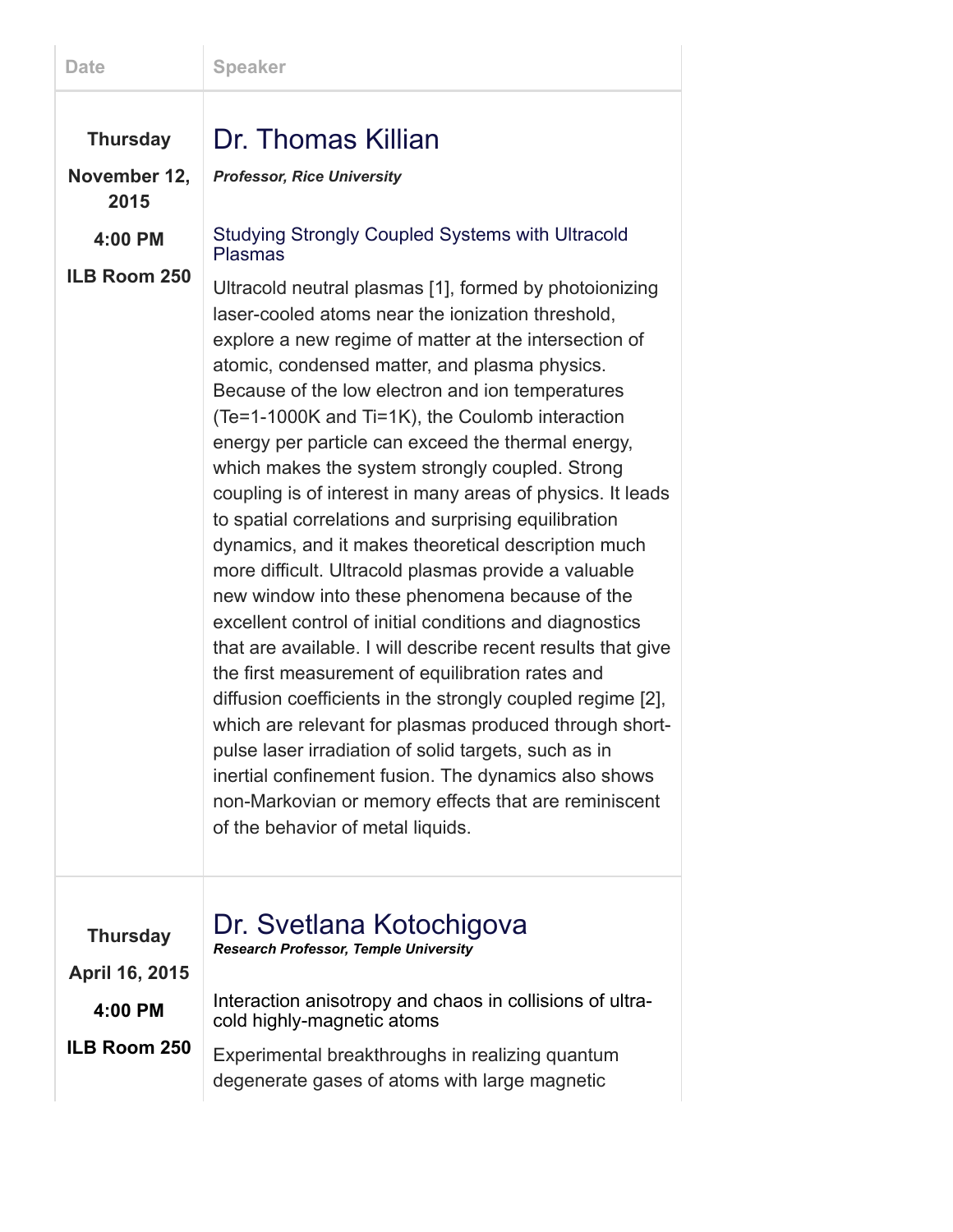moments, such as Dysprosium and Erbium [1, 2], have opened a new scientific playground in which to study quantum magnetism and quantum chaos with high-spin atomic systems. This research area relies on the strong long-range anisotropic nature of interactions between these magnetic atoms. Due to their large spin, such dipolar gases represent an excellent environment for exploring the interface between condensed matter, with its exotic many-body phases, and atomic physics.

Our research objective is the theoretical study of ultracold collisions between two bosonic Er or Dy 4fsubmerged shell atoms. In particular, we pursue ideas to control their collisions via Feshbach resonances induced by external magnetic fields and anisotropic interactions. We calculated the strength of their interactions by combining knowledge of atomic transition energies and dipole moments with molecular electronic structure calculations. In addition, we developed a coupled-channels model that allows us to fully treat the coupling due to the long- and short-range interactions with that induced by a magnetic field [3, 4].

Magnetic lanthanides have an extraordinary dense forest of Feshbach resonances as a function of magnetic field strength [5, 6]. To analyze this resonance appearance we have studied the statistical properties of the weakly-bound states of two bosonic Erbium and Dysprosium atoms. It revealed that the anisotropic atom-atom interactions are the cause of a chaotic nearest-neighbor distribution of weakly-bound dimer states. When we turn on a magnetic field, chaos in the bound state distribution imprints its presence on the location of magnetic Feshbach resonances.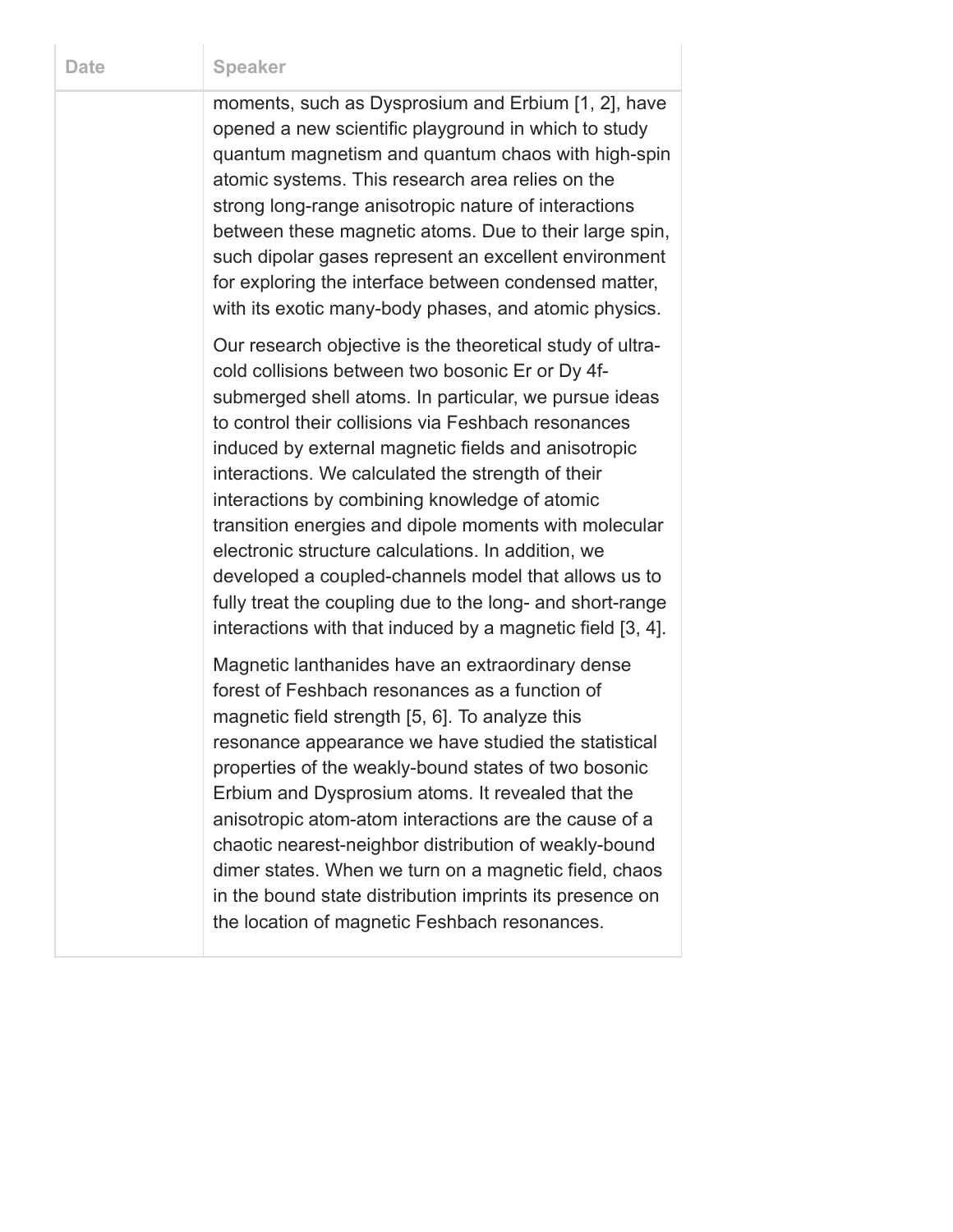| <b>Date</b>                                                             | <b>Speaker</b>                                                                                                                                                                                                                                                                                                                                                                                                                                                                                                                                                                                                                                                                                                                                                                                                             |
|-------------------------------------------------------------------------|----------------------------------------------------------------------------------------------------------------------------------------------------------------------------------------------------------------------------------------------------------------------------------------------------------------------------------------------------------------------------------------------------------------------------------------------------------------------------------------------------------------------------------------------------------------------------------------------------------------------------------------------------------------------------------------------------------------------------------------------------------------------------------------------------------------------------|
| <b>Tuesday</b><br>October 14,<br>2014<br>4:00 PM<br><b>ILB Room 250</b> | Dr. Craig Dukes<br>Department of Physics, University of Virginia<br>Probing the Frontiers of Physics Using Rare Particle<br>Decays<br>The absence of any signature for new physics beyond<br>the standard model at the Large Hadron Collider has<br>left the field of elementary particle physics in a<br>quandary. We know there is new physics out there:<br>where best to look for it? I will show how sensitive<br>searches beyond the frontiers of particle physics will<br>done in the next decade at Fermilab using rare particle<br>decays to explore mass scales unobtainable by any<br>conceivable accelerator.                                                                                                                                                                                                  |
| <b>Thursday</b><br>September 25,<br>2014<br>3:00 PM                     | Dr. C. Heath Turner<br>Department of Chemical & Biological Engineering, University of<br><b>Alabama</b><br>Simulation Technique for Modeling Adsorption<br>and Reactions at Interfaces                                                                                                                                                                                                                                                                                                                                                                                                                                                                                                                                                                                                                                     |
| <b>ILB Room 250</b>                                                     | As the study of chemical processes, biological<br>phenomena, and material science has reached the<br>nanometer length scale, the physics of an interface has<br>become an increasingly important topic. While<br>experimental investigations are indispensable,<br>simulations provide a complementary approach to<br>study these systems. We are currently using molecular<br>simulation methods and electronic structure<br>calculations to investigate adsorption and reactions on<br>surfaces and at interfaces, including: (a) Reaction<br>thermodynamics at interfaces: Reactive Monte Carlo<br>(RxMC) simulations are used to predict the effect of a<br>vapor-liquid interface on the thermodynamics of a<br>chemical reaction. Also, we highlight the replica-<br>exchange version of the RxMC technique that can |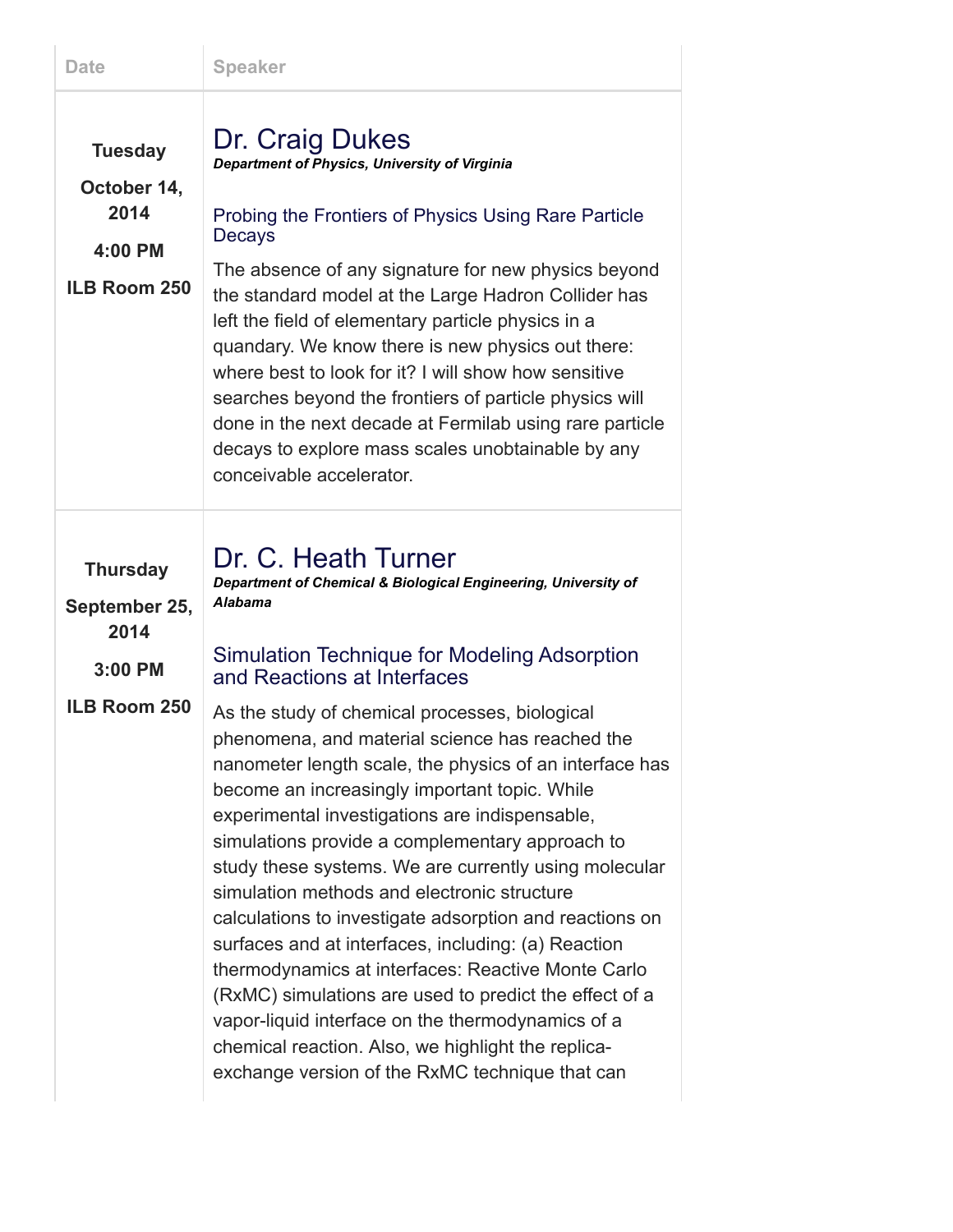| Date | <b>Speaker</b>                                                                                                                                                                                                                                                                                                                                                                                                                                                                                                                                                                                                                                                                                                                                                                                                                                                                         |
|------|----------------------------------------------------------------------------------------------------------------------------------------------------------------------------------------------------------------------------------------------------------------------------------------------------------------------------------------------------------------------------------------------------------------------------------------------------------------------------------------------------------------------------------------------------------------------------------------------------------------------------------------------------------------------------------------------------------------------------------------------------------------------------------------------------------------------------------------------------------------------------------------|
|      | accelerate these simulations in challenging situations.<br>(b) Development of improved models for adsorption: A<br>combination of molecular dynamics and electronic<br>structure calculations are used to develop realistic<br>interaction potentials for adsorption simulations. In<br>particular, we have developed interaction potentials for<br>carbon-platinum and for adsorption on MoS2 surfaces.<br>(c) Molecular-level design for industrial gas separation:<br>Imidazole-based solvents possess many of the tunable<br>solvation properties and low vapor pressures<br>associated with ionic liquids, but imidazoles have<br>significantly lower viscosity, which is beneficial for<br>industrial applications. In order to accelerate<br>development of these solvents, we are developing<br>descriptor-based approaches for predicting their<br>thermochemical properties. |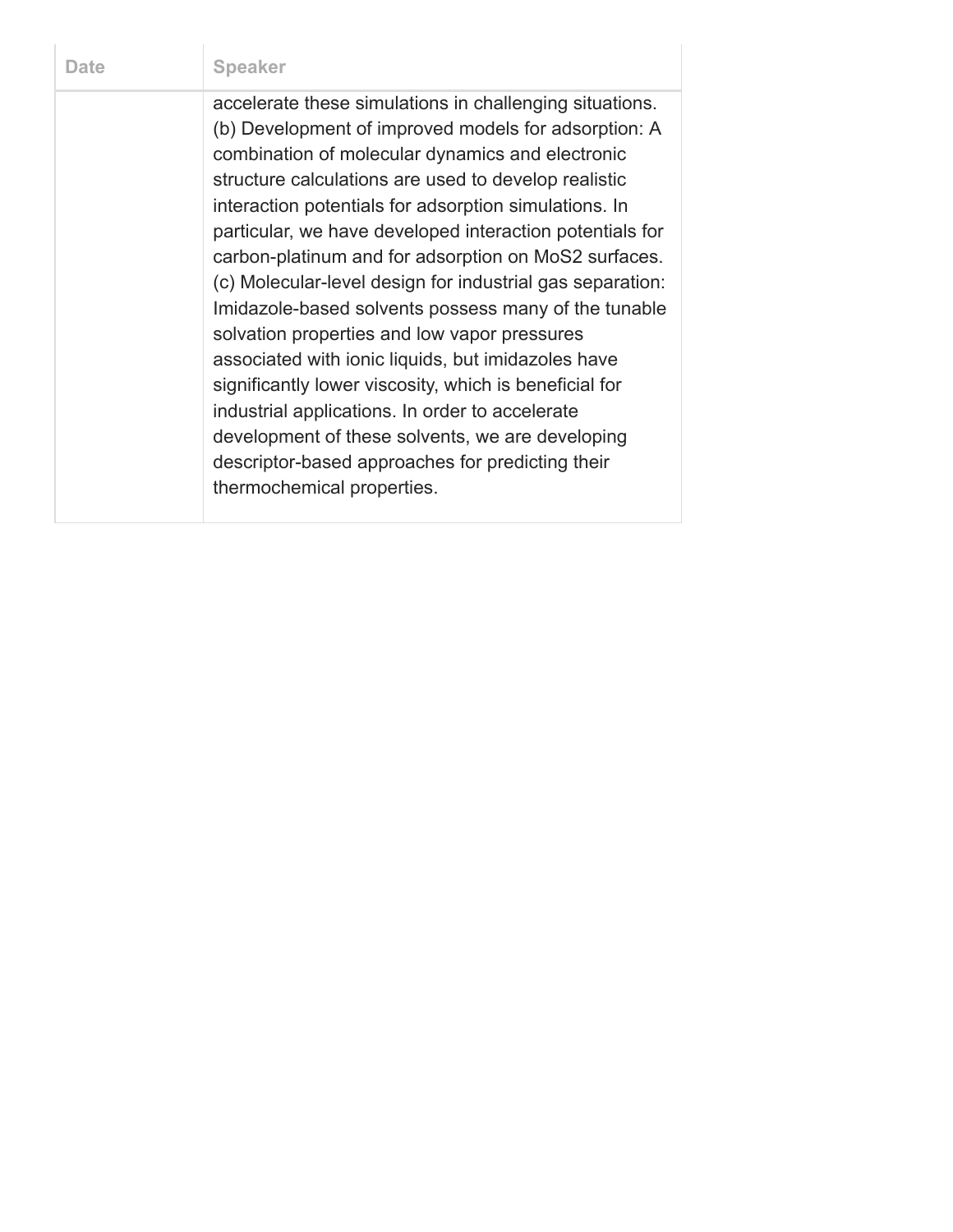Thursday

#### Dr. Sabrina L. Savage Research Astrophysicist, NASA

April 17, 2014

3:00 PM

## ILB Room 250 Solar Flares

Because the Earth resides in the atmosphere of our nearest stellar neighbor, events occurring on the Sun's surface directly affect us by interfering with satellite operations and communications, astronaut safety, and, in extreme circumstances, power grid stability. Solar flares, the most energetic events in our solar system, are a substantial source of hazardous space weather affecting our increasingly technology-dependent society. While flares have been observed using groundbased telescopes for over 150 years, modern spacebourne observatories have provided nearly continuous multi-wavelength flare coverage that cannot be obtained from the ground. We can now probe the origins and evolution of flares by tracking particle acceleration, changes in ionized plasma, and the reorganization of magnetic fields. I will walk through our current understanding of why flares occur and how they affect the Earth and also show several examples of these fantastic explosions.